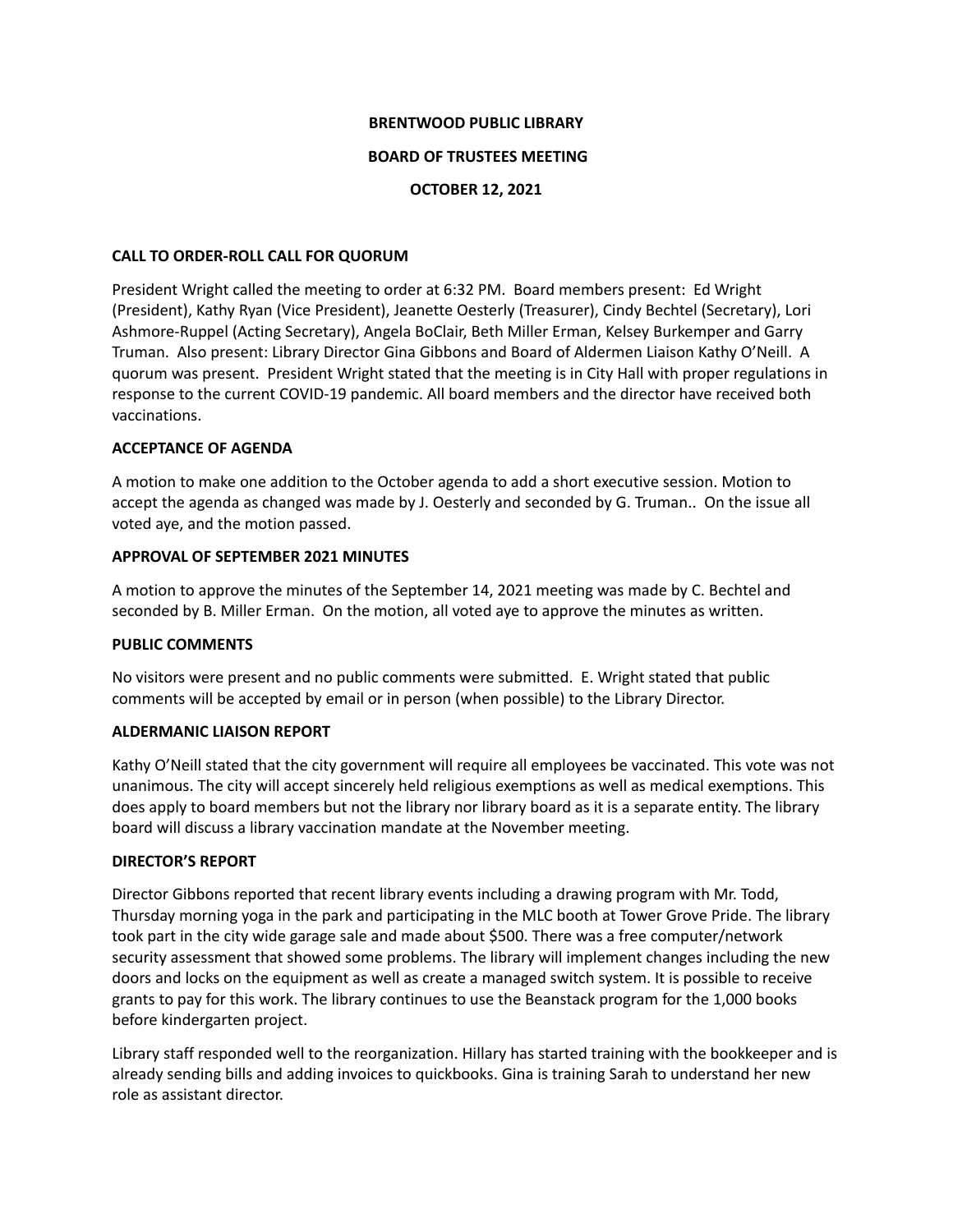#### **OLD BUSINESS**

2022 Goals: The goals for 2022 will be discussed at the November meeting. Any ideas can be emailed to Ed and Gina. The goals will be finalized in December and implemented in January.

## Goals-Subcommittee reports (if indicated)

Lease and services: The city has not been billing on a regular cycle but they are aware of this. The new lease automatically renews.

Accounting: J. Oesterly and G. Gibbons discussed that things are moving along with the new system and having Hillary in the bookkeeper role is very helpful.

#### Library Re-opening:

G. Gibbons announced that the Library continues to operate under normal hours and has continued curbside service. Some St. Louis County LIbraries are vaccination sites in areas with lower vaccination rates. It was discussed how the Brentwood library could potentially invite those doing vaccination education to be present at future library events.

#### Library Facilities:

The facilities group will meet on October 25th. E. Wright has been checking into possible Brentwood locations for consideration. A Request for Qualifications (RFQ) has been prepared on the website. There have been a few interests but not proposals. This will remain open until October 19th.

K. Ryan and S. Palmer made changes to the community survey following the previous meeting. The introduction was rewritten to remove anything about the library's plans. An age range was added to the start of the survey. The administrators and the middle school and high school, as well as St. Mary Magdalene, will be contacted for approval to share with the school librarian for promotion.

Suggested changes to the survey were discussed and Kathy Ryan noted them. At the start, change "raffle" to "drawing." On questions 19 and 20, drop the word "play" and move question 11 closer to question 14. Also remove the phrase "when you visit the Brentwood Public Library." Change 22 to read "expanded interactive space for children/teens. As it may cause confusion, it was suggested to remove the line about antimicrobial materials. The goal is to distribute the survey in January.

Handbook: G. Gibbons and L. Ashmore-Ruppel suggested changes to the listed holidays. These changes include adding Juneteenth as a paid holiday as it is a federal holiday and most MLC boards have added this holiday. Other changes include stating that the following days will not be paid holidays but the library will be closed: Mother's Day, Sunday before Memorial Day, Father's Day, Sunday before Labor Day, Indigenous Peoples' Day. A suggestion was made to make Indigenous Peoples' Day a paid holiday. These decisions will be made at the November meeting.

#### **TREASURER'S REPORT**

J. Oesterly reported that they are asking the city about the discrepancy in the ad valorem account. The Telephone Service and Equipment accounts may need a larger budget or a shift in funds. For budgeting, J. Oesterly will receive Information regarding the upcoming tax revenue from the city.

#### **NEW BUSINESS**

There was no new business.